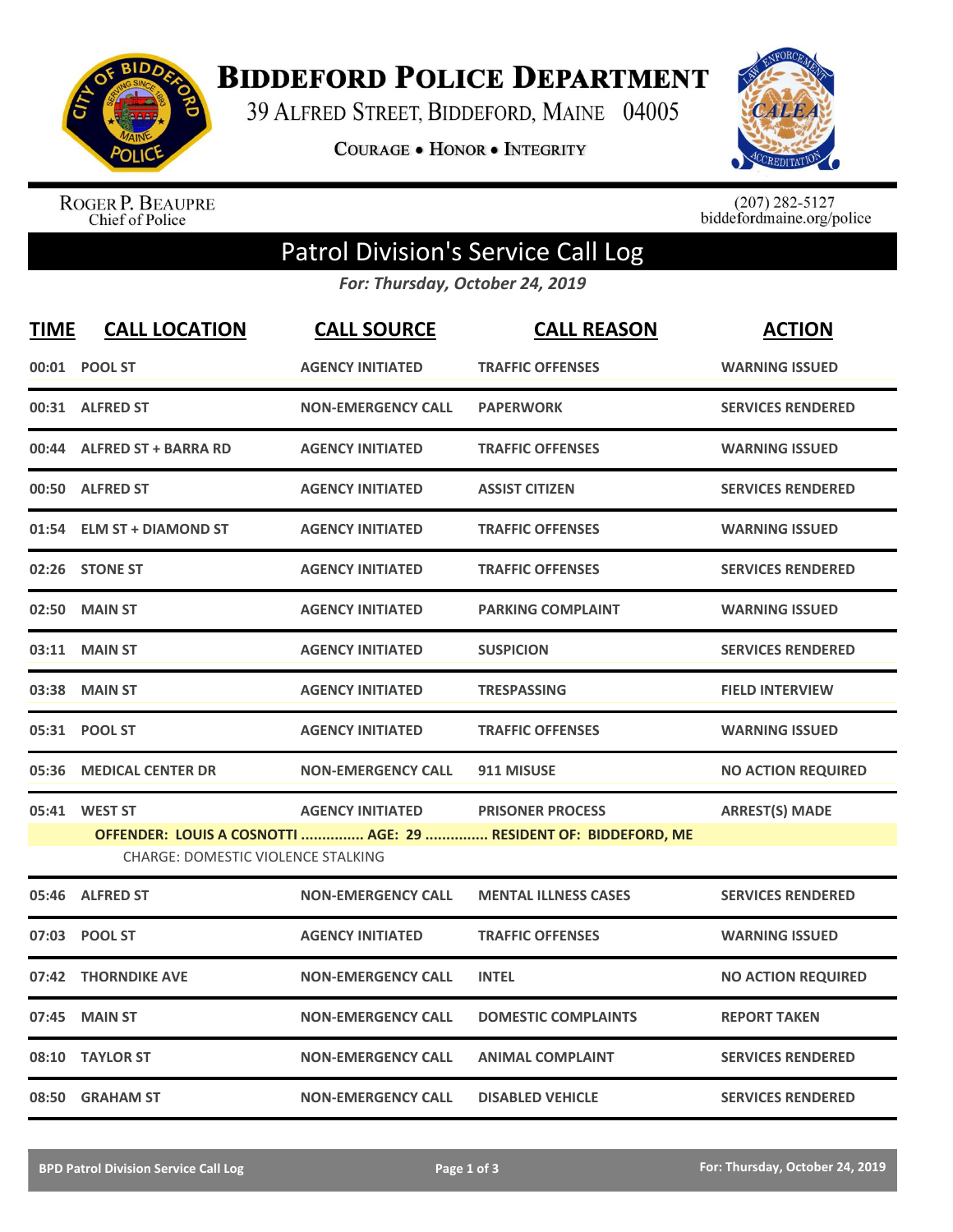| <b>TIME</b> | <b>CALL LOCATION</b>                     | <b>CALL SOURCE</b>        | <b>CALL REASON</b>                                              | <b>ACTION</b>                |
|-------------|------------------------------------------|---------------------------|-----------------------------------------------------------------|------------------------------|
|             | 09:09 YORK ST                            | <b>NON-EMERGENCY CALL</b> | <b>MISSING PERSON</b>                                           | <b>SERVICES RENDERED</b>     |
|             | 09:40 FOX HOLLOW DR                      | <b>AGENCY INITIATED</b>   | <b>ANIMAL COMPLAINT</b>                                         | <b>SERVICES RENDERED</b>     |
|             | 09:52 ALFRED ST                          | <b>WALK-IN AT STATION</b> | <b>COURT ORDERED CHECK IN</b>                                   | <b>SERVICES RENDERED</b>     |
|             | 09:52 BRIARWOOD DR                       | <b>NON-EMERGENCY CALL</b> | <b>ANIMAL COMPLAINT</b>                                         | <b>SERVICES RENDERED</b>     |
|             | 10:02 BRIARWOOD DR                       | <b>AGENCY INITIATED</b>   | <b>ANIMAL COMPLAINT</b>                                         | <b>SERVICES RENDERED</b>     |
|             | 10:04 HIGH ST                            | <b>WALK-IN AT STATION</b> | <b>THEFT</b>                                                    | <b>CIVIL COMPLAINT</b>       |
|             | 10:19 GRANITE ST + HAROLD AVE            | <b>NON-EMERGENCY CALL</b> | <b>ANIMAL COMPLAINT</b>                                         | <b>SERVICES RENDERED</b>     |
|             | <b>11:13 MAIN ST</b>                     | <b>E-911 CALL</b>         | <b>DISTURBANCE / NOISE</b>                                      | <b>SERVICES RENDERED</b>     |
|             | 11:16 LANDRY ST                          | <b>NON-EMERGENCY CALL</b> | <b>CRIM THREAT / TERRORIZING</b>                                | <b>REPORT TAKEN</b>          |
|             | 11:48 GEORGE ST                          | <b>NON-EMERGENCY CALL</b> | <b>ARTICLES LOST/FOUND</b>                                      | <b>SERVICES RENDERED</b>     |
|             | <b>12:01 YORK ST</b>                     | <b>WALK-IN AT STATION</b> | <b>MISSING PERSON</b>                                           | <b>NO ACTION REQUIRED</b>    |
|             | 12:19 MAY ST                             | <b>NON-EMERGENCY CALL</b> | <b>ALL OTHER</b>                                                | <b>NO VIOLATION</b>          |
|             | 12:56 PIKE ST                            | <b>AGENCY INITIATED</b>   | <b>PAPERWORK</b>                                                | <b>PAPERWORK SERVED</b>      |
|             | 13:53 ANDREWS RD                         | <b>E-911 CALL</b>         | 911 MISUSE                                                      | <b>NO ACTION REQUIRED</b>    |
| 14:10       | <b>DARTMOUTH ST</b>                      | <b>NON-EMERGENCY CALL</b> | <b>DRUG</b>                                                     | <b>SERVICES RENDERED</b>     |
|             | 14:11 ALFRED ST                          | <b>NON-EMERGENCY CALL</b> | <b>DRUG</b>                                                     | <b>SERVICES RENDERED</b>     |
|             | 14:15 HILL ST                            | <b>AGENCY INITIATED</b>   | <b>TRAFFIC OFFENSES</b>                                         | <b>WARNING ISSUED</b>        |
|             | <b>15:27 WENTWORTH ST</b>                | <b>NON-EMERGENCY CALL</b> | <b>SUSPICION</b>                                                | <b>SERVICES RENDERED</b>     |
|             | 15:36 ALFRED ST                          | <b>WALK-IN AT STATION</b> | <b>ALL OTHER</b>                                                | <b>SERVICES RENDERED</b>     |
|             | 15:37 ALFRED ST                          | <b>AGENCY INITIATED</b>   | <b>DOMESTIC COMPLAINTS</b>                                      | <b>ARREST(S) MADE</b>        |
|             | <b>CHARGE: DOMESTIC VIOLENCE ASSAULT</b> |                           | OFFENDER: BRIANNA MAE TIBBETTS  AGE: 19  RESIDENT OF: LEEDS, ME |                              |
|             | 15:45 LINCOLN ST                         | <b>E-911 CALL</b>         | 911 MISUSE                                                      | <b>NO ACTION REQUIRED</b>    |
|             | 15:46 SHELTRA AVE                        | <b>E-911 CALL</b>         | 911 MISUSE                                                      | <b>NO ACTION REQUIRED</b>    |
|             | 15:50 SHELTRA AVE                        | <b>E-911 CALL</b>         | 911 MISUSE                                                      | <b>SERVICES RENDERED</b>     |
|             | 16:46 LINCOLN ST                         | E-911 CALL                | <b>DRUNKENNESS</b>                                              | <b>TRANSPORT TO HOSPITAL</b> |
|             | 17:21 OLD ALFRED RD                      | <b>NON-EMERGENCY CALL</b> | <b>ANIMAL COMPLAINT</b>                                         | <b>SERVICES RENDERED</b>     |